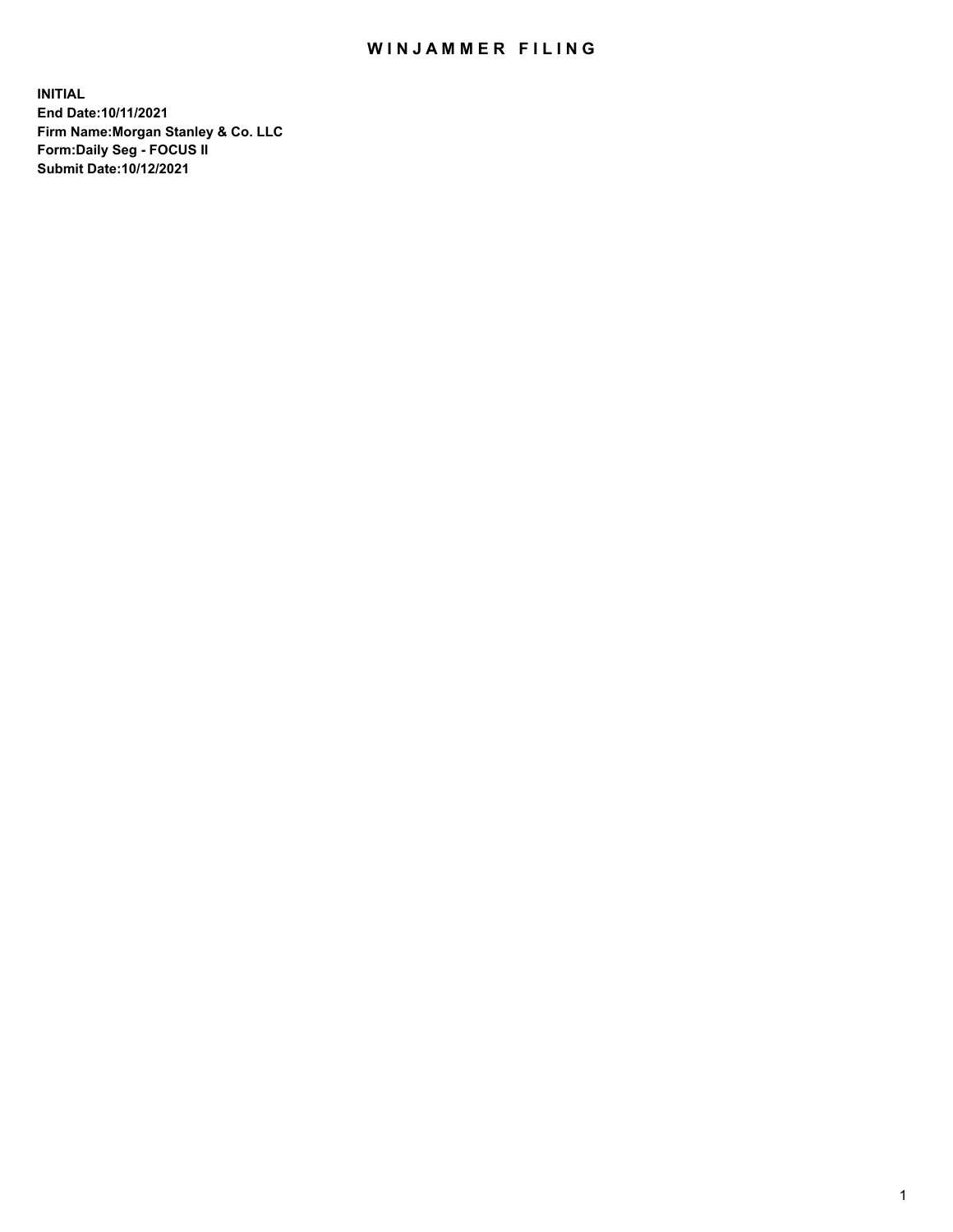**INITIAL End Date:10/11/2021 Firm Name:Morgan Stanley & Co. LLC Form:Daily Seg - FOCUS II Submit Date:10/12/2021 Daily Segregation - Cover Page**

| Name of Company                                                                                                                                                                                                                                                                                                                | Morgan Stanley & Co. LLC                                |
|--------------------------------------------------------------------------------------------------------------------------------------------------------------------------------------------------------------------------------------------------------------------------------------------------------------------------------|---------------------------------------------------------|
| <b>Contact Name</b>                                                                                                                                                                                                                                                                                                            | <b>Ikram Shah</b>                                       |
| <b>Contact Phone Number</b>                                                                                                                                                                                                                                                                                                    | 212-276-0963                                            |
| <b>Contact Email Address</b>                                                                                                                                                                                                                                                                                                   | Ikram.shah@morganstanley.com                            |
| FCM's Customer Segregated Funds Residual Interest Target (choose one):<br>a. Minimum dollar amount: ; or<br>b. Minimum percentage of customer segregated funds required:% ; or<br>c. Dollar amount range between: and; or<br>d. Percentage range of customer segregated funds required between:% and%.                         | 235,000,000<br><u>0</u><br>0 <sup>0</sup><br>00         |
| FCM's Customer Secured Amount Funds Residual Interest Target (choose one):<br>a. Minimum dollar amount: ; or<br>b. Minimum percentage of customer secured funds required:%; or<br>c. Dollar amount range between: and; or<br>d. Percentage range of customer secured funds required between:% and%.                            | 140,000,000<br><u>0</u><br><u>0 0</u><br>0 <sub>0</sub> |
| FCM's Cleared Swaps Customer Collateral Residual Interest Target (choose one):<br>a. Minimum dollar amount: ; or<br>b. Minimum percentage of cleared swaps customer collateral required:% ; or<br>c. Dollar amount range between: and; or<br>d. Percentage range of cleared swaps customer collateral required between:% and%. | 92,000,000<br><u>0</u><br><u>00</u><br>0 <sub>0</sub>   |

Attach supporting documents CH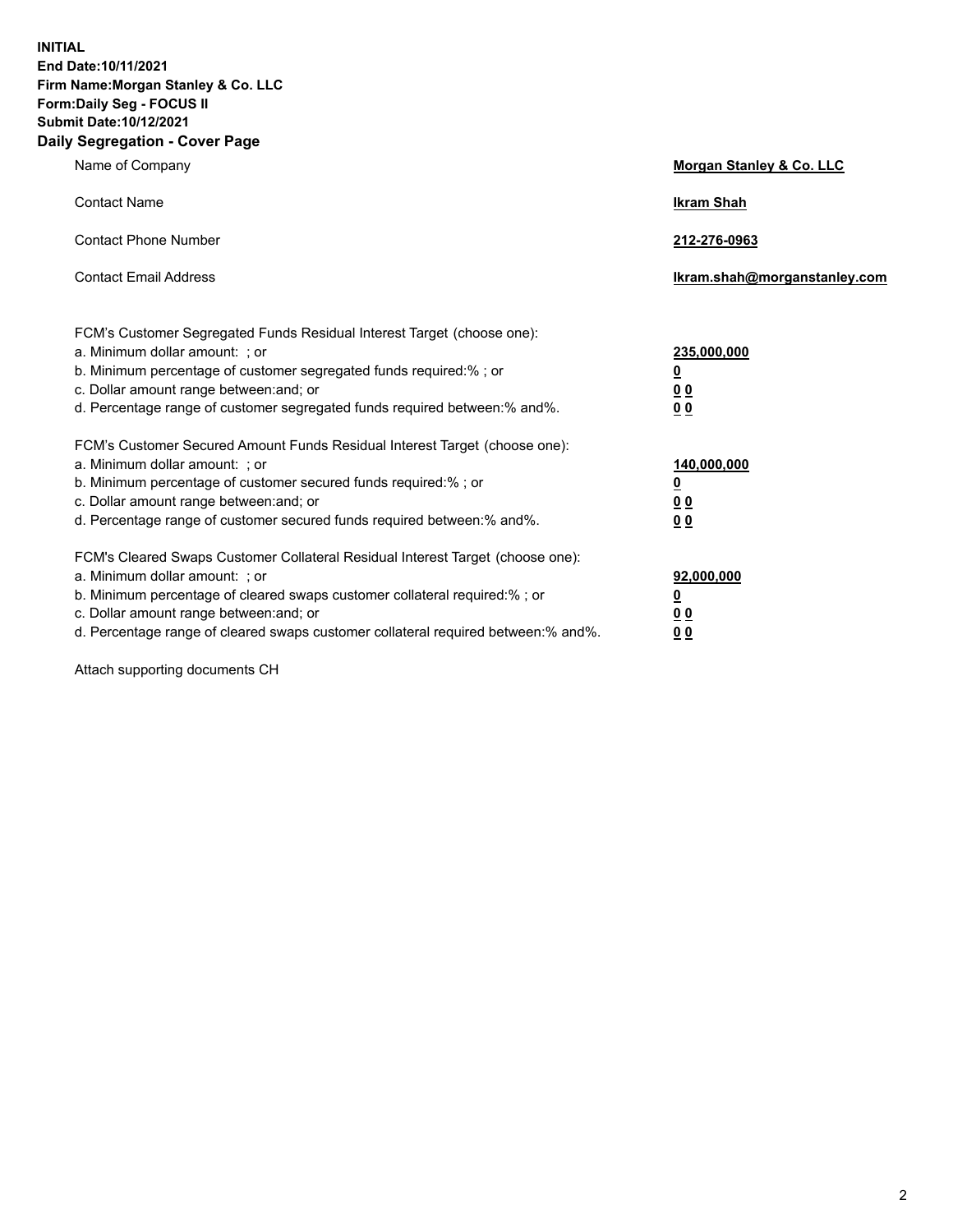## **INITIAL End Date:10/11/2021 Firm Name:Morgan Stanley & Co. LLC Form:Daily Seg - FOCUS II Submit Date:10/12/2021**

## **Daily Segregation - Secured Amounts**

Foreign Futures and Foreign Options Secured Amounts Amount required to be set aside pursuant to law, rule or regulation of a foreign government or a rule of a self-regulatory organization authorized thereunder 1. Net ledger balance - Foreign Futures and Foreign Option Trading - All Customers A. Cash **5,677,601,214** [7315] B. Securities (at market) **1,943,325,128** [7317] 2. Net unrealized profit (loss) in open futures contracts traded on a foreign board of trade **267,730,666** [7325]

- 3. Exchange traded options
	- a. Market value of open option contracts purchased on a foreign board of trade **38,998,974** [7335]
	- b. Market value of open contracts granted (sold) on a foreign board of trade **-23,011,268** [7337]
- 4. Net equity (deficit) (add lines 1. 2. and 3.) **7,904,644,714** [7345]
- 5. Account liquidating to a deficit and account with a debit balances gross amount **64,004,867** [7351] Less: amount offset by customer owned securities **-53,770,180** [7352] **10,234,687**
- 6. Amount required to be set aside as the secured amount Net Liquidating Equity Method (add lines 4 and 5)
- 7. Greater of amount required to be set aside pursuant to foreign jurisdiction (above) or line 6.

## FUNDS DEPOSITED IN SEPARATE REGULATION 30.7 ACCOUNTS

- 1. Cash in banks
	- A. Banks located in the United States **302,878,654** [7500]
	- B. Other banks qualified under Regulation 30.7 **361,132,648** [7520] **664,011,302**
- 2. Securities
	- A. In safekeeping with banks located in the United States **559,365,890** [7540]
	- B. In safekeeping with other banks qualified under Regulation 30.7 **61,609,759** [7560] **620,975,649**
- 3. Equities with registered futures commission merchants
	-
	- B. Securities **0** [7590]
	- C. Unrealized gain (loss) on open futures contracts **-3,659,169** [7600]
	- D. Value of long option contracts **0** [7610]
	- E. Value of short option contracts **0** [7615] **8,478,764** [7620]
- 4. Amounts held by clearing organizations of foreign boards of trade
	- A. Cash **0** [7640]
	- B. Securities **0** [7650]
	- C. Amount due to (from) clearing organization daily variation **0** [7660]
	- D. Value of long option contracts **0** [7670]
	- E. Value of short option contracts **0** [7675] **0** [7680]
- 5. Amounts held by members of foreign boards of trade
	-
	-
	- C. Unrealized gain (loss) on open futures contracts **271,389,836** [7720]
	- D. Value of long option contracts **38,998,974** [7730]
	- E. Value of short option contracts **-23,011,268** [7735] **6,814,297,961**
- 6. Amounts with other depositories designated by a foreign board of trade **0** [7760]
- 7. Segregated funds on hand **0** [7765]
- 8. Total funds in separate section 30.7 accounts **8,107,763,676** [7770]
- 9. Excess (deficiency) Set Aside for Secured Amount (subtract line 7 Secured Statement Page 1 from Line 8)
- 10. Management Target Amount for Excess funds in separate section 30.7 accounts **140,000,000** [7780]
- 11. Excess (deficiency) funds in separate 30.7 accounts over (under) Management Target **52,884,275** [7785]

**0** [7305]

[7354] **7,914,879,401** [7355]

**7,914,879,401** [7360]

[7530]

[7570]

A. Cash **12,137,933** [7580]

 A. Cash **5,204,570,940** [7700] B. Securities **1,322,349,479** [7710] [7740] **192,884,275** [7380]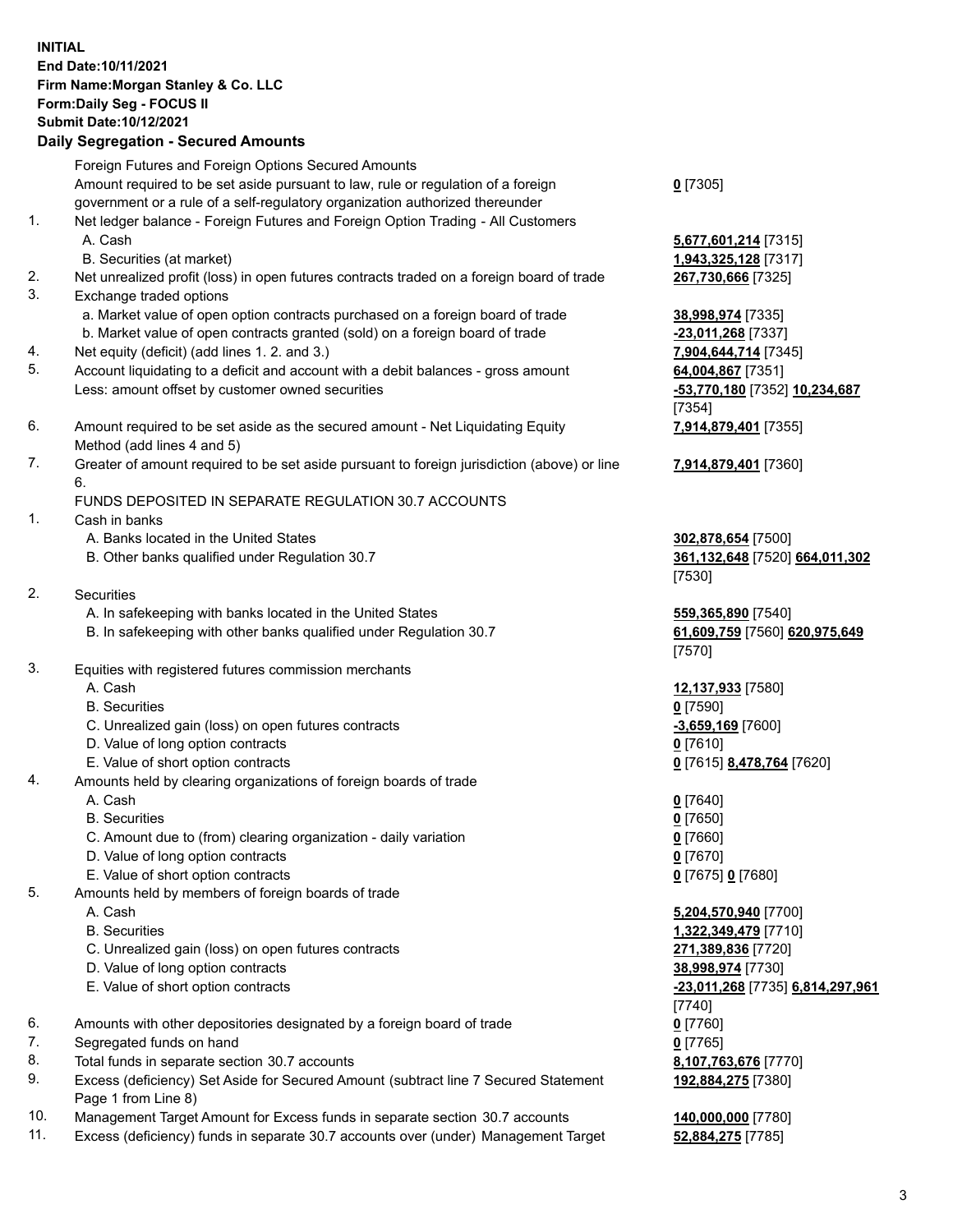**INITIAL End Date:10/11/2021 Firm Name:Morgan Stanley & Co. LLC Form:Daily Seg - FOCUS II Submit Date:10/12/2021 Daily Segregation - Segregation Statement** SEGREGATION REQUIREMENTS(Section 4d(2) of the CEAct) 1. Net ledger balance A. Cash **18,337,530,585** [7010] B. Securities (at market) **7,756,182,014** [7020] 2. Net unrealized profit (loss) in open futures contracts traded on a contract market **-1,743,963,626** [7030] 3. Exchange traded options A. Add market value of open option contracts purchased on a contract market **1,774,367,113** [7032] B. Deduct market value of open option contracts granted (sold) on a contract market **-1,389,739,399** [7033] 4. Net equity (deficit) (add lines 1, 2 and 3) **24,734,376,687** [7040] 5. Accounts liquidating to a deficit and accounts with debit balances - gross amount **685,192,587** [7045] Less: amount offset by customer securities **-683,248,599** [7047] **1,943,988** [7050] 6. Amount required to be segregated (add lines 4 and 5) **24,736,320,675** [7060] FUNDS IN SEGREGATED ACCOUNTS 7. Deposited in segregated funds bank accounts A. Cash **2,047,735,814** [7070] B. Securities representing investments of customers' funds (at market) **0** [7080] C. Securities held for particular customers or option customers in lieu of cash (at market) **3,275,739,209** [7090] 8. Margins on deposit with derivatives clearing organizations of contract markets A. Cash **15,404,088,925** [7100] B. Securities representing investments of customers' funds (at market) **0** [7110] C. Securities held for particular customers or option customers in lieu of cash (at market) **4,332,556,675** [7120] 9. Net settlement from (to) derivatives clearing organizations of contract markets **-481,880,129** [7130] 10. Exchange traded options A. Value of open long option contracts **1,774,367,113** [7132] B. Value of open short option contracts **-1,389,739,399** [7133] 11. Net equities with other FCMs A. Net liquidating equity **11,368,947** [7140] B. Securities representing investments of customers' funds (at market) **0** [7160] C. Securities held for particular customers or option customers in lieu of cash (at market) **0** [7170] 12. Segregated funds on hand **147,886,130** [7150] 13. Total amount in segregation (add lines 7 through 12) **25,122,123,285** [7180] 14. Excess (deficiency) funds in segregation (subtract line 6 from line 13) **385,802,610** [7190] 15. Management Target Amount for Excess funds in segregation **235,000,000** [7194]

16. Excess (deficiency) funds in segregation over (under) Management Target Amount Excess

**150,802,610** [7198]